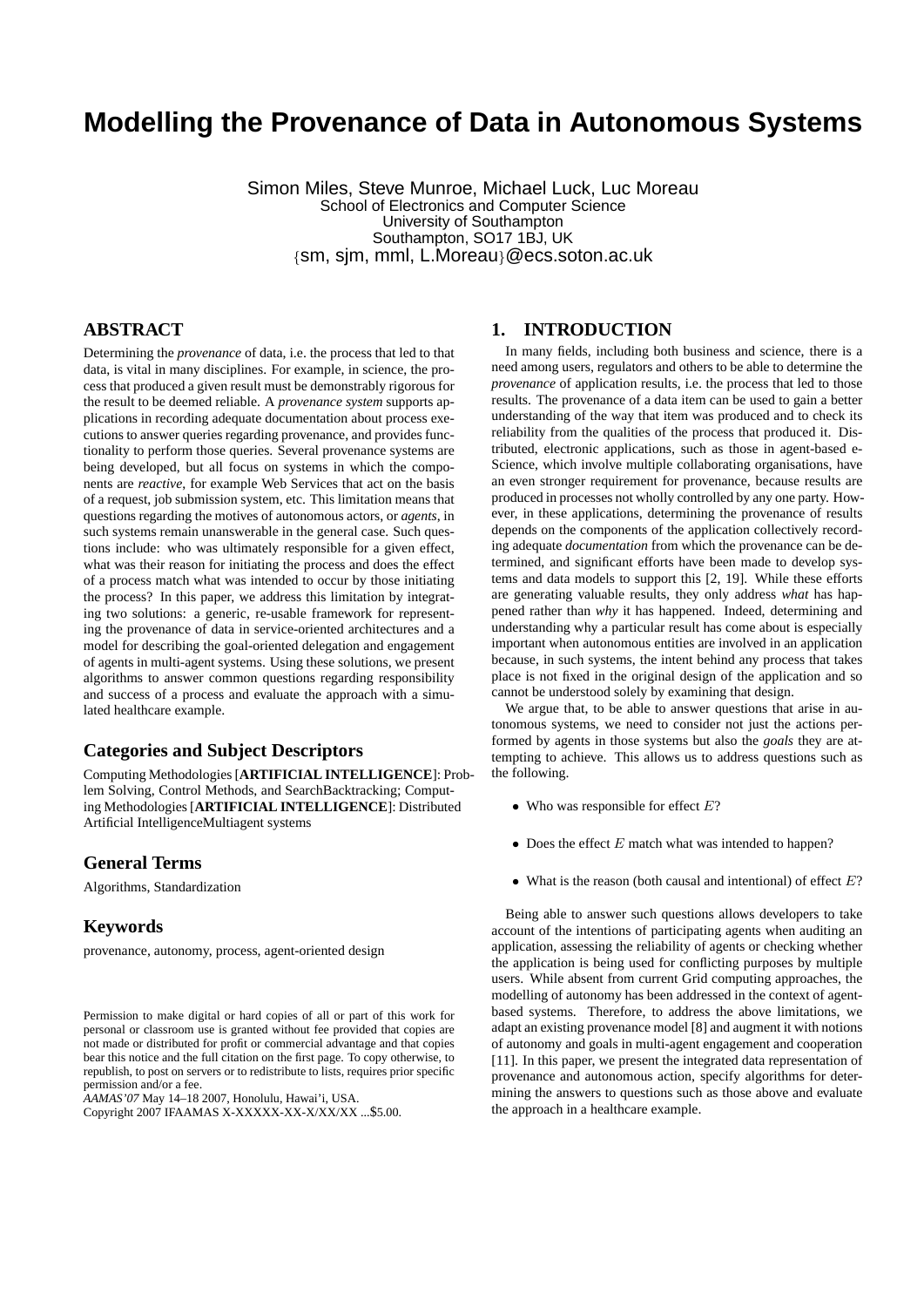# **1.1 Provenance**

It is essential to know the provenance of entities when answering questions in many domains, whether it is in judging the authenticity of a piece of art, assessing the validity of scientific results, determining where a fault originated in a manufacturing process, and so on (see [14] for a survey of requirements for provenance). To determine the provenance of an item in a system, adequate documentation must have been recorded regarding the processes in which the item was involved, which we call *process documentation*. In fact, if we were to answer *all* questions about an entity's provenance we would need access to records of all events and entities that had *caused* the entity to be as it is.

With complete knowledge, all information about a process in a system can be represented as data exchanged between agents in that process and causal relationships between those exchanges, i.e. one message was sent because another message was received. However, when it comes to representing the internal *volition* for an autonomous agent performing an action, this model in itself does not provide the most *useful* account of what occurred. Moreover, where people are involved in processes, it is not feasible to determine and record the source of information that ultimately caused them to act in a certain way. For example, to describe the cause of a person eating an orange as a reaction to the trigger of hunger is correct but misses crucial information that is not easily encoded as receipt of information: that the person likes oranges, that they are not eating meat because they are on a diet, and so on. While we can document the *cause* of a person's action, we cannot determine the *reason* for it (a distinction made in [20]).

The concept of causality has been used in a range of ways, in particular in distributed systems literature [13, 18]. For our purposes, we distinguish between causes and reasons as follows. If *E was caused by C*, then E would not have occurred if C had not occurred, all else being equal. If *E had reason R*, then R was the intention behind  $E$  occurring. To take a simple software example, if running a program displays the time, then the *causes* of a time being displayed include the current local clock time of the machine on which the program is run and the fact that the program was run. On the other hand, the *reasons* for a time being displayed include the program author's intention that the program display the current time and the program executor's intention to determine the current time. In many cases, the reason behind something is also a cause of it: if the intention had not existed, there would be no trigger for the effect.

The reasons *why* a process is initiated are critical in understanding *why* a particular result has come about, and are especially important in situations in which autonomous agents are involved. While humans are clearly autonomous, it is also increasingly relevant to consider autonomy of machines, especially in emerging computational environments like the Grid [6, 7], in which large numbers of different and sometimes unknown entities co-operate across multiple organisations to deliver services, or achieve results, that would not otherwise be possible. Indeed, the notion of autonomy has been identified as a characterising feature of intelligent agents, which are increasingly being deployed across the range of computational systems. Existing provenance models, such as Buneman et al.'s model for determining provenance of database query results [4], do not consider autonomy, they merely model the actions involved once a process has been started.

## **1.2 Autonomy**

To address this problem, we propose allowing the *goals* of autonomous agents, and the connections of such goals to the processes they trigger, to be made explicit in *process documentation*. To do this, we require a model of autonomy and of the relationships between autonomous and non-autonomous actors, and to integrate it with our model of process documentation. Notions of autonomy have been considered elsewhere [10, 11], and the agent relationships that underlie the kinds of interactions we envisage have been addressed in the *engagement chains* approach [11]. Here, an engagement chain refers to a sequence of interactions between agents, starting with the autonomous agent that initiated a process, going through to those agents undertaking specific activities to achieve the result, and all those agents and interactions between them.

To clarify the explanation and make the benefits more concrete, we introduce a motivating running example from the medical domain. This example is a simplified version of a process presented in work by Vazquez and Willmott [9, 15], and is detailed further in later sections as we use it.

*On it being recorded that a patient is near death, a donor data collector, which may be a doctor or a software agent acting on a doctor's behalf, can decide to start the process of assessing the patient for donation of organs. This process involves testing blood for diseases, retrieving the electronic medical history of the patient and, on death, asking the patient's family for consent. All these actions may be carried out by different and disparate organisations. The output of the process is a decision on the suitability of the patient for donation.*

In considering autonomy in relation to provenance, this paper makes three key contributions. First, it integrates the complementary models for process documentation and engagement chains, involving a mapping of concepts between approaches. Second, it defines how the goals of autonomous agents can be represented in XML, and how this then can be integrated into the schema defined for the process documentation model. Third, it provides an algorithm over data in the integrated model, allowing the responsibility and reason for effects in an application to be determined. In particular, we discuss how this can be used to determine whether the application is successfully fulfilling the intentions of those using it, and whether the way in which it is done is desirable.

In Section 2, we introduce conceptual and data models for documenting application processes. Then, in Section 3, we show how this can be integrated with the engagement chain model for representing autonomous agents, and define a common, generic data format to support this in Section 4. In Section 5, we present algorithms which apply to the integrated model and determine the responsibility, reason, success and desirability of process results. These are applied to a simulation of the example application above, for which we describe the implementation and results in Section 6. We discuss the wider applicability and practical issues in using the approach and conclude in Section 7.

## **2. PROCESS DOCUMENTATION**

The *process documentation model* is used for representing past processes. By documenting processes in a generic, well-specified way, questions about the provenance of data, decisions and other outcomes of processes can be answered. The primary concept in the process documentation model is the *interaction* of *actors*, which are merely entities that perform actions (an autonomous agent is, therefore, a kind of actor). An interaction is the exchange of data and/or control between actors, corresponding to a single message in a distributed system. In the hospital example, we can identify several actors described by their roles in the process below.

• The *donor data collector* is the actor that initiates the process of obtaining a decision on a donor's suitability for organ donation.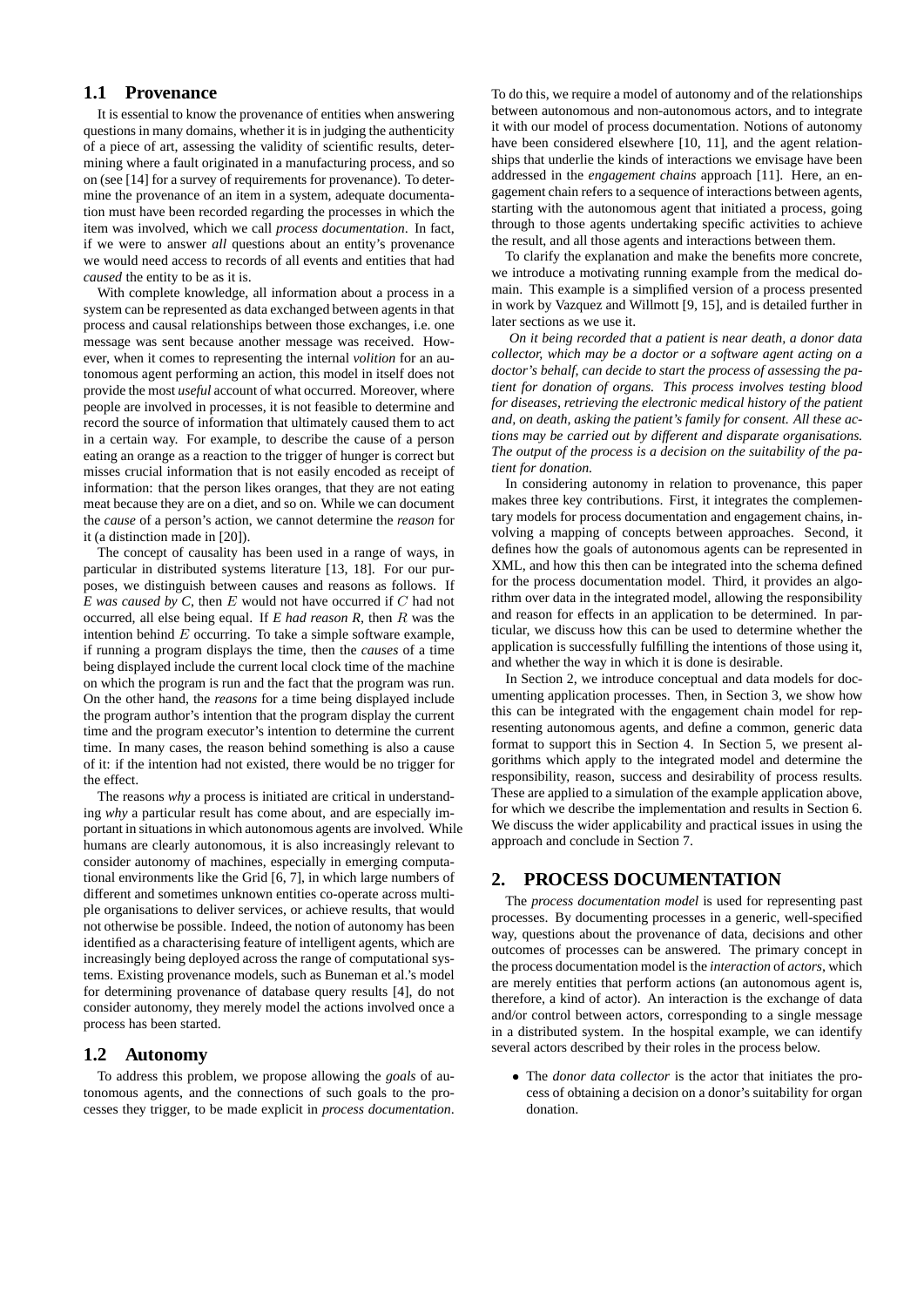- The *blood tester* is the actor that tests the donor's blood for diseases.
- The *consent obtainer* is the actor that obtains consent for donation from the patient's family.
- The *decison maker* is the actor that makes the final decision on donation.

Between these actors is a series of interactions. The donor data collector contacts the blood tester and the consent obtainer to request they perform their respective duties. On obtaining blood test results or a family consent decision respectively, the latter actors send these to the decision maker. The final decision is sent by the decision maker to the doctor responsible for the potential donor. This view of the process that takes place is simplified for brevity, and many other actors and interactions could be modelled (the methodology by which the most suitable model can be obtained is not covered in this paper but is available elsewhere [17]).

Process documentation comprises of *p-assertions*, which are assertions by actors about the processes they were involved in. As the process takes place, the actors involved record p-assertions regarding their activities in a *provenance store*. While the assertions that may be made by an actor depend on how that actor functions, we have specified a *process documentation data model* that acts as a common framework for p-assertions, allowing questions to be answered regarding whole processes spanning many actors and their supporting organisations. The data model is expressed in XML Schema, and we give snippets for the most significant parts later.

The data model is targeted at open or semi-open systems, where it is essential for independent actors to record documentation using the same model in order for that documentation to be collectively traversed afterwards. In such an environment, there is an increased possibility of incorrect documentation being accidentally or maliciously recorded. While there is no way to force independently deployed software to behave in a particular way, the data model allows those recording documentation to be held to account by requiring every p-assertion to be digitally signed by its asserter.

There are three types of p-assertion: interaction, actor state and relationship. We describe each in turn.

## **2.1 Interaction P-Assertions**

The data contents of an interaction are apparent in process documentation as an *interaction p-assertion*. Here, either actor in the interaction, sender or receiver, can assert the data sent between them. For example, the donor data collector may assert that they sent a blood test request for a particular patient to the blood tester. The blood tester may assert that they received that request. The *content* of an interaction p-assertion is the data sent between actors and can be any XML element, as such data is application-specific and all formats need to be accommodated.

## **2.2 Actor State P-Assertions**

The state of an actor at the time that it sent or received a message is documented in an *actor state p-assertion*. For example, the blood tester may assert the identities of those people allocated to perform the blood tests when a request is received, or the donor data collector may document the time (on their local clock) that they request a blood test, so that the duration taken for the process to complete can later be determined. Again, the content of an actor state p-assertion is application dependent and so can be any XML fragment.

# **2.3 Relationship P-Assertions**

Finally, the causal relationships between events and data in the system, such as the sending and receiving of messages, is documented in *relationship p-assertions*. If documenting the causal relationship between two interactions, this will be an assertion by an actor that "I sent this message because I received that message". If between an interaction and an actor state, it will be an assertion by an actor that "I sent this message because this was my state."

In the example, there are three causal relationships between interactions to document (and, as with actors and interactions, causal relationships may be modelled at different levels of detail to best suit an application).

- The blood test results are produced (*effect*) because there was a request from the donor data collector to perform them (*cause*).
- The family consent decision was obtained (*effect*) because there was a request from the donor data collector to obtain it (*cause*).
- The decision on the suitability of the patient for donation (*effect*) was because of the blood test results and the family consent decision (*causes*).

## **2.4 P-Assertions in the Example**

The three types of p-assertion can be seen in Figure 1, where we show the interaction of the four example actors. For every interaction between actors, there is an interaction p-assertion recording the message sent. For every causal relationship between one interaction and another, there is a relationship p-assertion connecting the *effect* with its *cause*. Finally, each of the four actors may assert something about its state during the process.



**Figure 1: Process and p-assertions**

Using process documentation, it is possible to determine the *provenance* of a result, i.e. the process that led to it. In the example, we can determine, from relationship p-assertions, that the donation decision was caused by the blood test results and the family consent decision, each of which were caused by a request from the donor data collector. The details of the data in the process, such as the actual donation decision and blood test results, are documented in interaction and p-assertions.

However, there are limitations with this model. In particular, it assumes that everything an actor does is a reaction to an explicit prior cause and so the *autonomy* of actors is not taken into account. Moreover, while it documents the *cause* of any event in the system, there is no specification of the *intention* behind an action.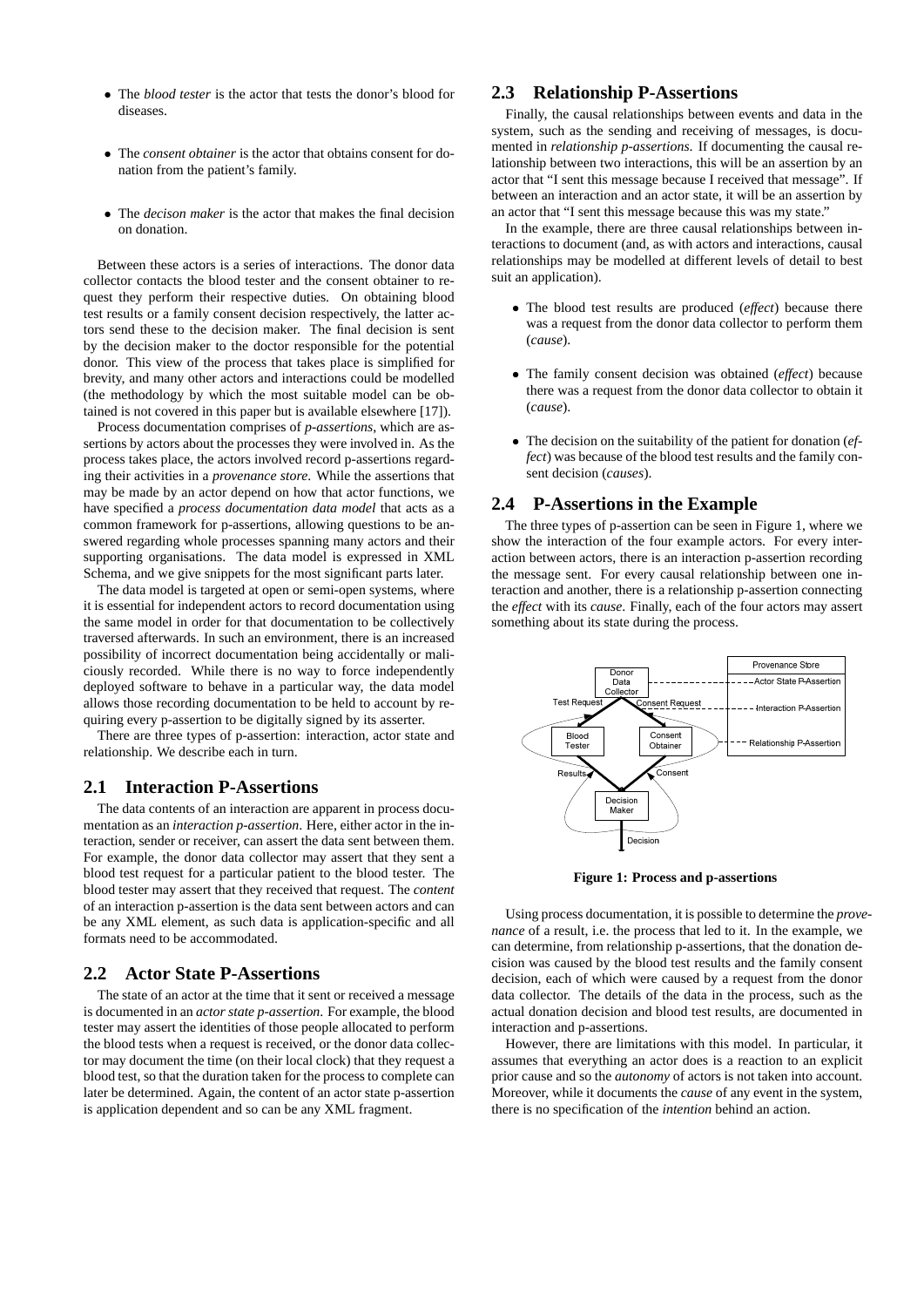# **3. INTENTIONS IN PROVENANCE**

Given the limitations of the model described above, and our desire to account for *why* certain courses of action have been followed, we require a model in which intentionality can be explicitly represented and combined with the descriptions of *what* has occurred provided by the provenance model. It would then become possible to account for two different, yet complementary descriptions of past events:

- Reactive: what happened, how it came to happen.
- Intentional: why it happened, what was the reason for it happening.

As discussed, the reactive description can already be captured by the provenance model. However, the intentional description requires that we can represent the *reasons* why a particular course of action was taken. This kind of representation is naturally captured by computational notions of *goals*: descriptions of desired states that guide action. In turn, the ability to generate goals and use them as instigators of action captures our view of *autonomy* [12], which has been defined in computational systems as the ability to *"operate without the direct intervention of others, and have some kind of control over one's actions and internal state"* [21]. While some have argued for adjustable autonomy that can be increased or decreased depending on circumstances [1], or for different dimensions of autonomy [3], we see goal generation as absolute and defined in terms of *motivation*, or the ability to generate goals as result of internal drives.

Adopting such a model allows for a greater range of queries about systems. For example, if we restrict ourselves to entirely reactive descriptions of events in the hospital scenario, we can only answer queries that relate to what happened, e.g. that a decision was made on a patient's donor suitability. We cannot, however, answer queries relating to *why* a particular patient was submitted for screening in the first place. That is, we cannot ask for the *reasons* why a particular screening process was begun. To do this, we need *intentional* descriptions of events, which allow us to answer such a query by discovering the goal of the doctor or system in the hospital that initiated the screening process, of which there may be several. For example, a doctor may initiate the process in order to satisfy her goal to comply with hospital procedures, or to satisfy a goal to source an organ for a transplant patient, or to satisfy a combination of such goals.

In order that autonomy can be used within the model of provenance and not just remain theoretical abstractions, we require an explicit model of autonomy and goals. We consider this next.

## **3.1 Engagement Chains**

The engagement chain model [11] presents a view of agent interaction as *goal driven* and *intentional*. Agents interact to satisfy goals that originate from *autonomous agents*, agents that possess the capability to generate goals. Such agents generate goals when an *intention* is formed for their satisfaction, where such intentions are controlled by higher level, non-derivative *motivations* [16]. For example, an agent may have a motivation for hunger which, when active, may cause the agent to generate a goal to eat. Once generated, the goal is met by performing *actions* dependent upon the agent's *capabilities*, e.g. seeking out a source of food. In many cases, however, an autonomous agent may generate a goal that it cannot meet alone, when the actions required are not part of the agent's capabilities. Here, the agent must obtain assistance from other agents, *server agents*, possessing the capabilities necessary.

In this model, a *direct engagement* is formed when a server agent adopts a goal from an agent possessing some goals, a *client agent*. While server agents are defined as non-autonomous, there is no restriction on client agents. <sup>1</sup> An *engagement chain* is a sequence of server agents each of which has been directly engaged by the preceding agent. At the head of the chain there must exist an autonomous agent, since only these agents can begin the formation of a chain by generating and passing on a goal.



**Figure 2: An example engagement chain**

An engagement chain is shown in Figure 2, which shows a *donor data collector* initiating a donor screening process in order to satisfy one of its operational goals, to enter a dying patient into the organ donation process. To satisfy this goal, the donor data collector directly engages the *blood tester* sending it a message requesting a blood test for the patient as well as directly engaging the *consent obtainer*, directing it to ask for the patient's family's consent for organ harvesting. Both blood tester and consent obtainer then directly engage the *decision maker*, passing along the information each has collected. The decision maker makes the final decision about the patient's suitability for donation based on this information. In this example, the donor data collector is the autonomous agent generating and issuing a goal into the engagement chain. The blood tester, the consent obtainer and the decision maker are the server agents acting within their capabilities to satisfy the donor data collector's goal.

The provenance of an item in a system in which processes are triggered by an autonomous agent engagement is includes the direct engagements of server agents, where each satisfies a part of the autonomous agent's goal. For each of these agents, the goals they are attempting to achieve in performing their actions can be explicitly asserted, and so can be included in the answers to provenance related questions.

## **3.2 Limitations**

While each of the models, process documentation and engagement chains, addresses aspects of the problem we are concerned with, they are distinct, come from very different perspectives, and

<sup>&</sup>lt;sup>1</sup>In an extension [11], server agents are allowed to be modelled as autonomous so that, instead of direct engagements, a case of *cooperation* arises, since the autonomous server agent must be persuaded to adopt the goal. In this paper we restrict our analyses to situations in which server agents are strictly modelled as nonautonomous and leave the more complex analyses of cooperation between autonomous agents for future work.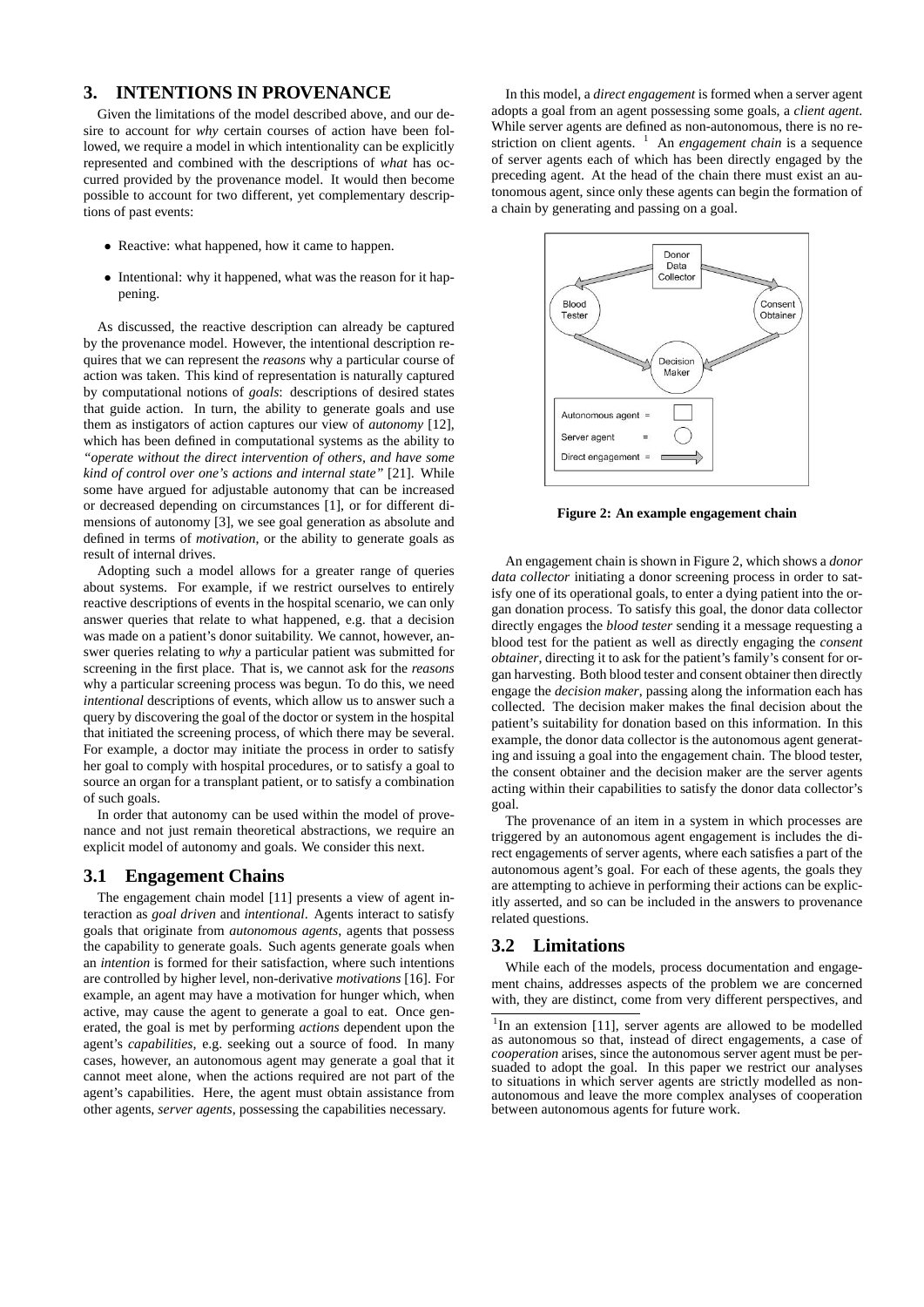have several limitations. By combining them, we can overcome these limitations and allow richer queries to be answered.

For process documentation, the primary limitation is that no notion of intention of the actors involved is present in the model. This means that it is not possible, in a generic, re-usable way, to answer questions of responsibility for effects in the world, nor whether the effects of processes match their intent.

For engagement chains, there are two limitations. First, there is no explicit notion of causality. This is apparent in that if two agents,  $A$  and  $B$ , have both engaged a third agent,  $C$ , at a particular point in time, then a querier cannot determine for which client C's engagements are made. That is, multiple engagement chains become indistinguishable in a system to anyone trying to determine the causes of engagements.

Second, server agents in a real system may not be able to adopt goals exactly as their client would express them. For example, a Web Service interface only allows requests of particular forms to be made to the service, and these may not exactly articulate the goals of the client. Therefore, an engagement chain may involve agents further down the chain receiving modified versions of goals, and it may not be possible for a querier to determine from the agent itself which goals it has been engaged to achieve.

## **3.3 Integration of Models**

To combine approaches, and overcome the above limitations, we first perform a mapping between concepts in the two models, as shown in Table 1. An actor in process documentation is something that has acted on its own or another's behalf, so corresponds to an entity in an engagement chain. An interaction between actors in process documentation is an event in which control, and usually data, is passed between actors, so corresponds to the creation of a direct engagement, or the conclusion of an engagement, where the server agent ceases to be engaged. For an engagement to be created, or for an agent to be freed from an engagement, we assume that some information must pass between agents. Documentation of this information maps to an interaction p-assertion and, on creation of an engagement, includes some representation of the goal for which the agent is engaged. The state of an actor at the time it engages another includes its goals, motivations, capabilities and other attributes. Process documentation documents the past, while engagement chains are models of the current state of a system, but records of past engagement chains can be seen in process documentation. In fact, the set of process documentation about a system can be seen as documenting all the engagement chains that were present in the system. An individual engagement chain is thus apparent in a sequence of connected relationship p-assertions, connecting the actions that fulfil a goal back to the autonomous agent that initiated the engagement.

Relationship p-assertions are not apparent in the engagement chain model, but there are two kinds of causal relationship that can be recorded about engagement chains:

- The relationship of a direct engagement to the goal that the engaging (client) agent was trying to fulfil.
- The relationship of a direct engagement to a preceding engagement that caused it to be made, i.e. the delegation of a goal or sub-goal.

The first is a relationship between an interaction (the engagement of one agent by another) and the state of an agent (the goal of an agent that the engagement aims to fulfil). Goals are represented in the model by actor state p-assertions. The second relationship is between two interactions, where one led to the other.



**Figure 3: Goals and reason-specifying relationships in the example scenario process documentation.**

By making explicit the relationships between actions of agents and the goals that were being fulfilled by performing them, we complete the graph of relationships, allowing us to connect an effect with the reason for it. This is depicted in Figure 3 where, in addition to the p-assertions shown in Figure 1, the donor data collector's goals have been made explicit as actor state p-assertions, and the test and consent request messages have been related to the goals that were a reason for them being sent. Every relationship p-assertion is marked with its specific type. Two relationships are of the first kind listed above, relating an engagement to the goal it is intended to fulfil, and are of type 'actionToAchieve'. The other relationships are of the second kind above, relating interactions, and are of varying, application-specific types: the test Results are the 'resultsOf' the Test Request, the family Consent is the 'responseTo' the Consent Request, and the final Decision on organ donation is 'basedOn' the Results and Consent.

Because they are all directly or indirectly connected via relationhips to an initiating goal, the interactions can be seen as *engagements* of one agent by another to achieve that goal. Where the engagement of an agent to achieve one goal causes the engagement of another agent to achieve another goal, then the second can be said to be a *sub-goal* of the first (it is being attempted to partially achieve the first). Therefore, causal relationships in the integrated model can be seen as relating sub-goals to their parents.

Ideally, whenever an autonomous agent performs an action, it should assert the goal that caused the action and the 'actionToAchieve' relationship between goal and action. There may be constraints on this ideal in reality, due to the volume of data recorded or security issues, but these are application specific and so addressed in our methodology [17].

# **4. REPRESENTING GOALS IN PROCESS DOCUMENTATION**

Given the mapping between provenance and engagement chains above, we now proceed to show how process documentation can be modified to include goals. The process documentation model has an XML format, and to query programmatically over the contents of a provenance store, the additions to the model should also have a well-defined XML format.

A goal is represented in XML by a goal element. This element contains a set of statement elements, each describing one property of the world that must be true for the goal to have been achieved. The goal is a conjunction of the statements contained. A statement element contains a single predicate, which is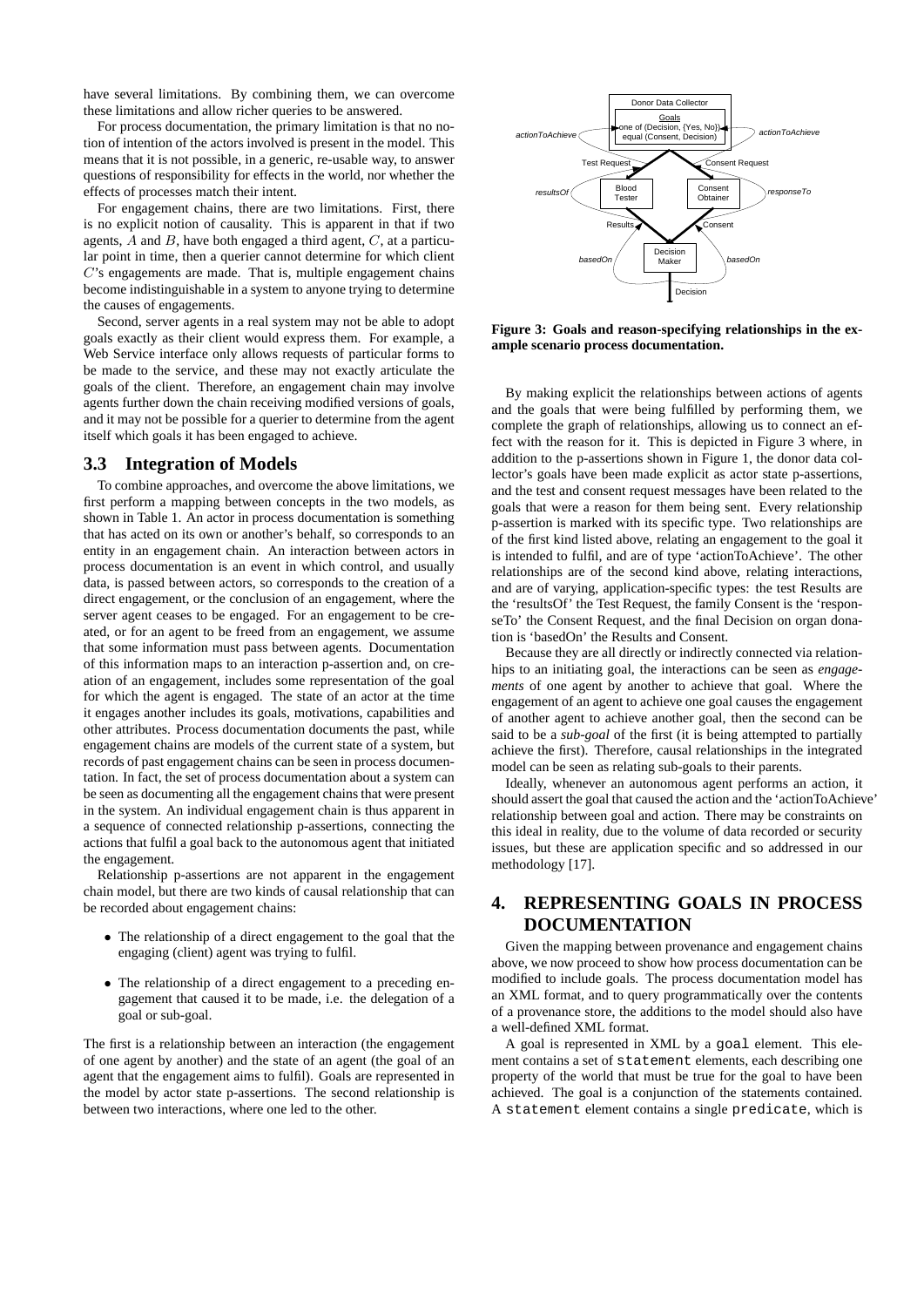| <b>Process Documentation Concept</b> | <b>Engagement Chain Concept</b>                        |
|--------------------------------------|--------------------------------------------------------|
| Actor                                | Entity                                                 |
| Interaction                          | Creation of direct engagement                          |
|                                      | Conclusion of direct engagement                        |
| Interaction p-assertion              | Content of above with representation of exchanged goal |
| Actor state p-assertion              | Goals, capabilities, attributes, motivations           |
| Process documentation                | Record of world engagement chain                       |
| Provenance query results             | Record of engagement chain                             |

**Table 1: Mapping of Process Documentation and Engagement Chain Concepts**

<goal> <statement> <predicate> oneOf </predicate><br>
<parameter> <name> variable </name> <value> Decision </value> </parameter><br>
<parameter> <name> choices </name> cvalue> Yes, No </value> </parameter><br>
</statement> </goal>

#### **Figure 4: An XML representation of a goal**

```
<actorStatePAssertion>
    <localPAssertionID>...</localPAssertionID>
    <content>
            <goal>...</goal>
    </content>
</actorStatePAssertion
```
#### **Figure 5: An XML snippet of an actor state p-assertion containing a goal**

the type of check on world state expressed by the statement, and 0 or more parameter elements which make the statement specific. Every parameter has a name, denoting its role in the state described by the statement, and a value.

In the example in Figure 4, the goal contains a single statement with two parameters. It describes a state of the world where a decision, Decision, has been made about the suitability for donation of a patient's organs, and states that the acceptable values of that decision are Yes or No.

A sequence of goals can be recorded in actor state p-assertions, according to the model described in the previous section. An actor state p-assertion has a well-defined schema [8], in which the content of the actor's state, such as one or more goals, is embedded. A snippet in which a goal is inserted in the actor state p-assertion model is in Figure 5. This is the format apparent in a provenance store when using our approach to document the goals of agents.

By defining a generic, well-specified representation of goals in actor state p-assertions, we allow independent agents in an application to all assert their goals in this same format, and then allow queriers of the process documentation to determine the intentions behind agents' actions without having prior knowledge of those agents. This representation of goals is designed explicitly for goals as they occurred in the past, i.e. for use in determining provenance. This allows them to be a lot simpler and more general than would be required to represent arbitrary goal-based plans, which could include details such as priorities of goal achievement, conflicts between goals etc.

# **5. ALGORITHMS**

In this section, we give algorithms to answer the questions posed in the introduction regarding the responsibility for, the reason for, the success of and desirability of an effect in an application.

#### **5.1 Reason and Responsibility**

- $\bullet$  To find those agents ultimately responsible for result  $X$  and their reasons for causing  $X$ :
- For each relationship p-assertion  $R$  of which  $X$  is the effect:
	- **–** For each cause C in R:
		- $*$  If C is the goal of an autonomous agent, A, then  $A$  is one of those ultimately responsible for  $X$  and  $C$  is  $A$ 's reason (or one of them) for causing  $X$ .
		- ∗ Otherwise, all those agents found ultimately responsible for  $C$  by this algorithm are also ultimately responsible for  $X$  and their reasons for  $C$ are also reasons for X.

#### **Figure 6: An algorithm to determine those agents ultimately responsible for causing an outcome and their reasons**

In particular, we can ask, with regard to the result of a process, who was *ultimately responsible* for a result and what was the *reason* they initiated the process that led to the result. Here, we consider responsibility to be held only by agents that had a choice not to perform the actions they did, i.e. those that are autonomous. By following relationship p-assertions backwards in time, we can establish both of these properties.

In Figure 6 we show the algorithm for determining those agents ultimately responsible for a result, and the reasons that they initiated the process that led to it, i.e. the goals that caused the agents to engage other agents to produce the result.

#### **5.2 Success and Desirability**

Once the reasons for the result of process are found, additional questions can be asked about whether the result truly reflected what those initiating the process wanted. If not, this could suggest that there is a problem in the application processes that should be rectified.

We consider a result, X, to be *successful* with regard to one of the reasons for it (goals that ultimately caused it),  $G$ , if  $X$  implies G. That is, if  $X$  at least fulfils the goal  $G$ , then  $X$  is a successful outcome of the process. We consider a result, X, to be *desirable* for an agent,  $A$ , ultimately responsible for  $X$ , if none of the goals held by  $A$  at the time they initiated the process that led to  $X$  is contradicted by or inconsistent with X.

#### **6. EXAMPLE**

We simulated the healthcare process in a Java application, using the tools provided by the PASOA project. Each agent recorded p-assertions into a Web Service provenance store (available from www.pasoa.org). The set of p-assertions for a simulation run is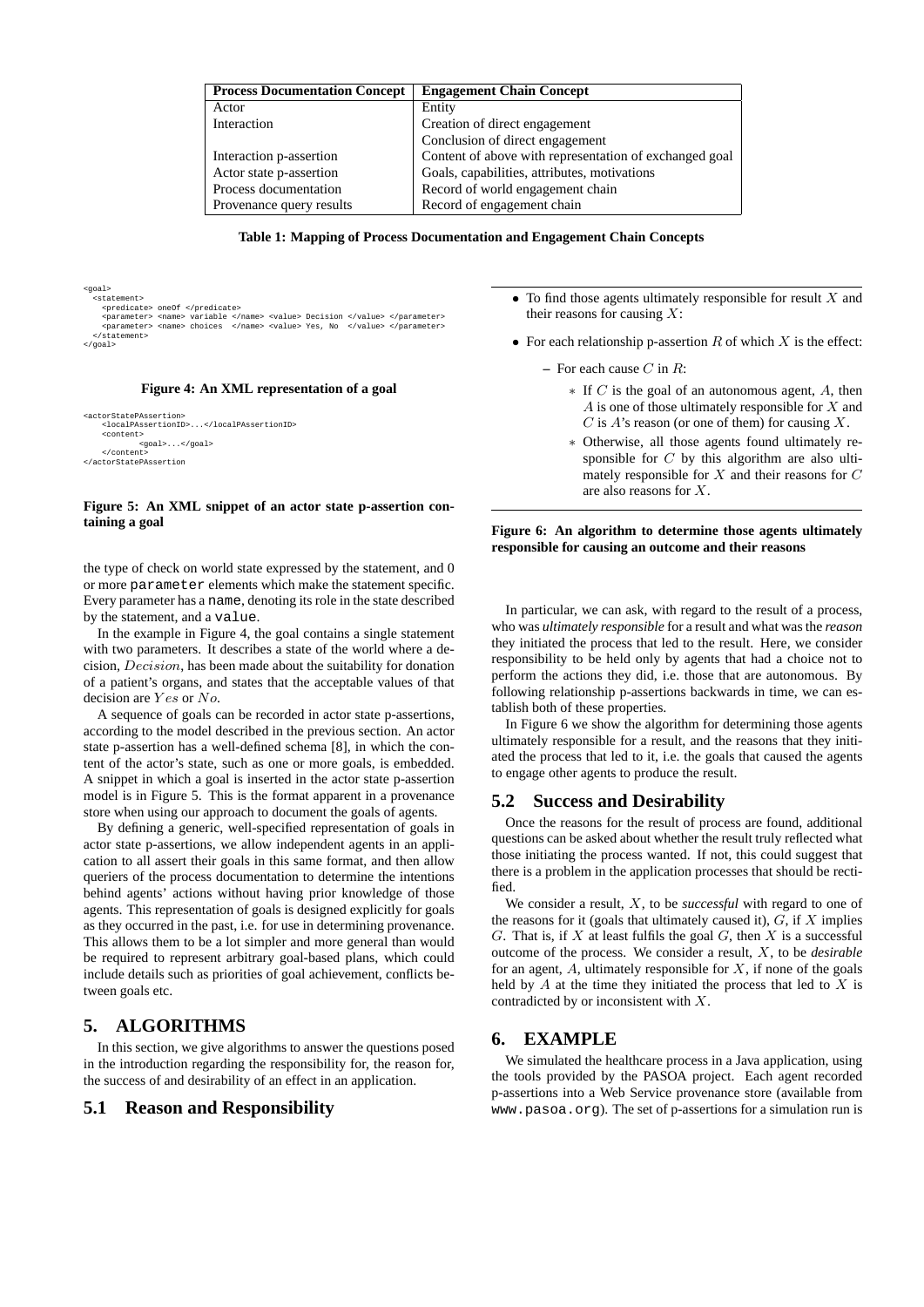```
#1 Goal:
      oneOf (
        variable = Decision,
        choices = {Yes, No}
      \lambda#2 Goal:
      equal (
              = Consent.
        second = Decision
      \lambda#3 Interaction:
      actors: donorDataCollector -> bloodTester
     content: testRequest
 #4 Relationship:
      #3 actionToAchieve #1
 #5 Interaction:
      actors: donorDataCollector -> consentObtainer
      content: consentRequest
 #6 Relationship:
      #5 actionToAchieve #1
 #7 Interaction:
      actors: bloodTester -> decisionMaker
      content: testResults
 #8 Relationship:
      #7 resultsOf #3
 #9 Interaction:
      actors: consentObtainer -> decisionMaker
      content: consent
#10 Relationship:
       #9 responseTo #5
#11 Interaction:
     actors: decisionMaker -> doctor
     content: decision
#12 Relationship:
     #11 basedOn #7, #9
```
**Figure 7: P-assertions produced by simulation**

shown in Figure 7. For brevity, we use a more succinct and humanreadable format than the original XML, defined as follows.

- For an interaction p-assertion, such as #3, this format appears on three lines. The first gives a number (local identifier) to the p-assertion and identifies it as an interaction p-assertion, the second states which actors sent and received the message in the interaction, and the third states the (abbreviated) content of the message.
- For relationship p-assertions, such as #4, this format appears on two lines. The first gives the numerical identifier of the p-assertion and identifies it as a relationship p-assertion. The second states the effect, type of relationship and (one or more) causes of the relationship. The effect and causes are references to other p-assertions.
- For a goal actor state p-assertion, such as #1, this format appears on multiple lines. The first gives the numeric identifier of the p-assertion and identifies it as a goal actor state passertion. The second gives the predicate. Remaining lines specify parameters.

Applying the algorithm in Figure 6 to the hospital example, we follow the relationship p-assertions (as depicted in Figures 1 and 7) back from the final decision on donation to all the data, events and goals causing that decision. This is summarised in Figure 8, in which each line represents an effect in the application and is followed by the cause or causes of that effect. We find that the actor ultimately responsible for the decision on donation was the donor data collector, which initiated the process, and the reason for doing so was the collector's goal to get a yes/no answer on the patient's suitability for donation. The intermediate steps of the process, testing blood and obtaining consent, were merely reactions to

| #11 decision basedOn                                 |
|------------------------------------------------------|
| - #7 testResults resultsOf                           |
| - - #3 testRequest actionToAchieve                   |
| - - - #1 oneOf (variable=Decision, choices={Yes,No}) |
| - #9 consent responseTo                              |
| - - #5 consentRequest actionToAchieve                |
| - - - #1 oneOf (variable=Decision, choices={Yes,No}) |
|                                                      |
|                                                      |

#### **Figure 8: Provenance of decision produced by querying process documentation**

the collector's initial engagement of actors to perform those tasks. If modelling were extended to include the patient's family as an actor, we might also determine that they had responsibility for the decision and their desires would be additional reasons for the final decision.

To determine the success of the outcome, we can see that the donor data collector initiates the process that leads to a donation decision because of the goal to get a yes/no answer on the patient's suitability. If the final decision is 'yes' or 'no', then the goal is clearly met. If, however, the decision is undecided or inconclusive then the goal has not been met. The latter would suggest that either the decision making process is inadequate or that the goal is unrealistic.

Finally, with regard to the desirability of the outcome, the donor data collector holds the goal that the family's wishes are always respected (the Decision and the Consent are equal as seen in the process documentation). If the decision on donation contradicts the family's decision on consent, the outcome is not desirable. Again, this suggests that the decision making process needs to be repaired.

Given that different agents may initiate organ donation assessments then, without process documentation, there would be no way of connecting the result of a process to the agents that originated it: the decision maker may be unaware of the donor data collector that initiated the process. In addition, without including goals in our model to represent the intentions of agents, the success and desirability of a process in terms of the agents initiating it could not be judged. With the approach presented in this paper, we have been able to ask questions about an application process which can help identify inconsistencies between the intended and actual effects of those processes.

# **7. CONCLUSIONS**

As systems become ever more complex in support of grand visions of computing, with large-scale distributed systems being applied to solve challenging and important problems, the notion of provenance, to track and trace data and processes is becoming increasingly more important. At one level, significant results have already been achieved, and good progress is being made. However, capturing intentional notions in such frameworks has, until now, not been considered. Yet if provenance is to be useful in tracing more than just *what* was done, and consider *why* it was done, then this is vital. In this paper we have developed the first model for addressing just this concern, by mapping existing models of intentional interactive behaviour on the one hand, and provenance on the other, to derive a new model for representing autonomy in provenance.

While the example presented in this paper is small, most real applications include complex processes that span multiple components and, in an increasing number of cases, multiple sites and organisations. The provenance architecture, its extension to include representation of autonomy and the algorithm presented in this paper all apply equally well to small or large processes. This facility comes from the *localisation* of the recording of p-assertions,